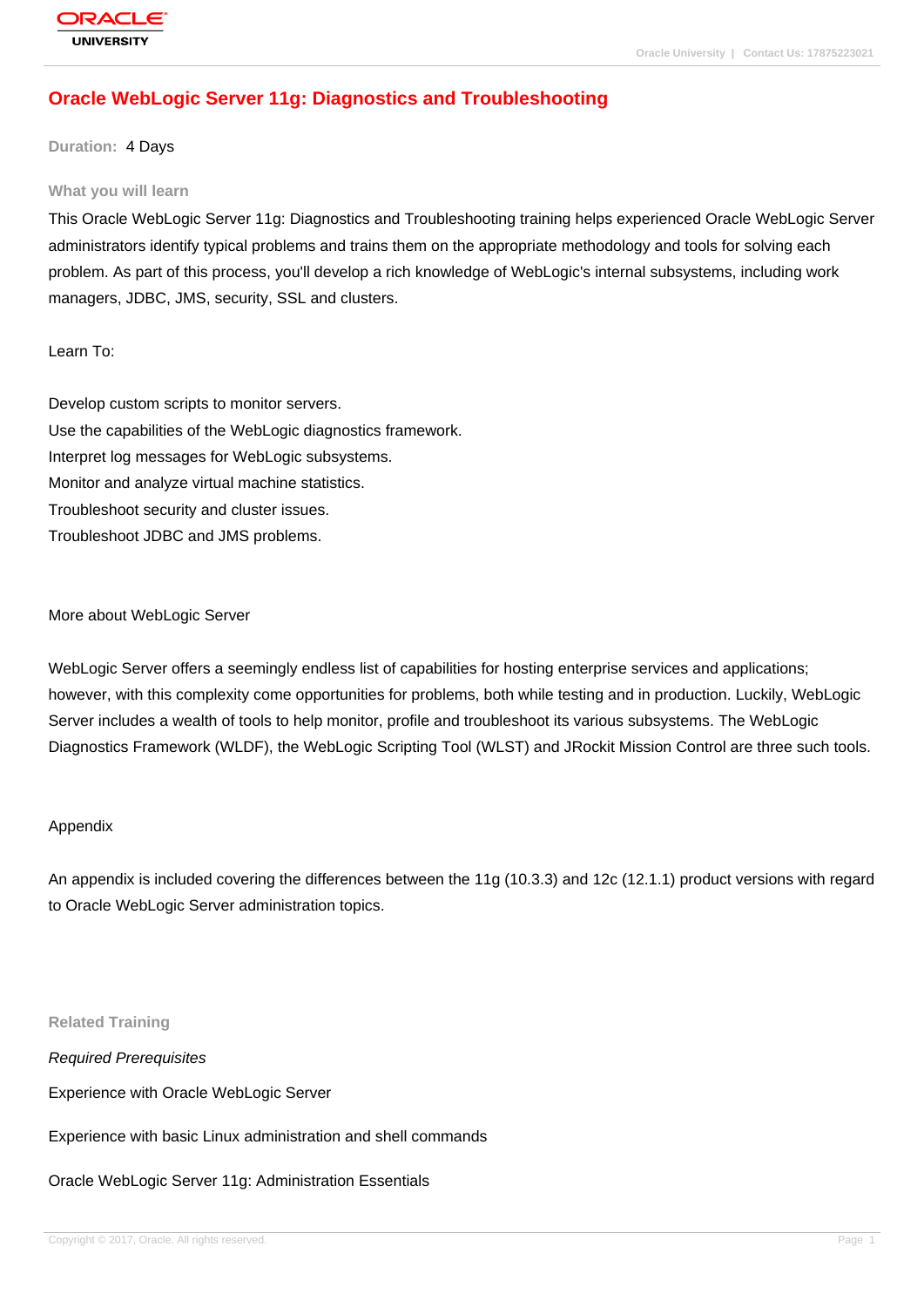Suggested Prerequisites Oracle WebLogic Server 11g: Advanced Administration

**Course Objectives**

Troubleshoot the WebLogic node manager

Explain the capabilities of the WebLogic diagnostics framework

Analyze a domain configuration using Guardian

Monitor servers using the WebLogic scripting tool

Configure and interpret verbose logging for WebLogic subsystems

Configure diagnostic collectors and notifications

Associate diagnostic monitors with custom applications

Monitor and analyze resource utilization with JRockit Mission Control

Troubleshoot virtual machine

application server and cluster issues

Troubleshoot JDBC

JMS and SSL problems

Troubleshoot the WebLogic security realm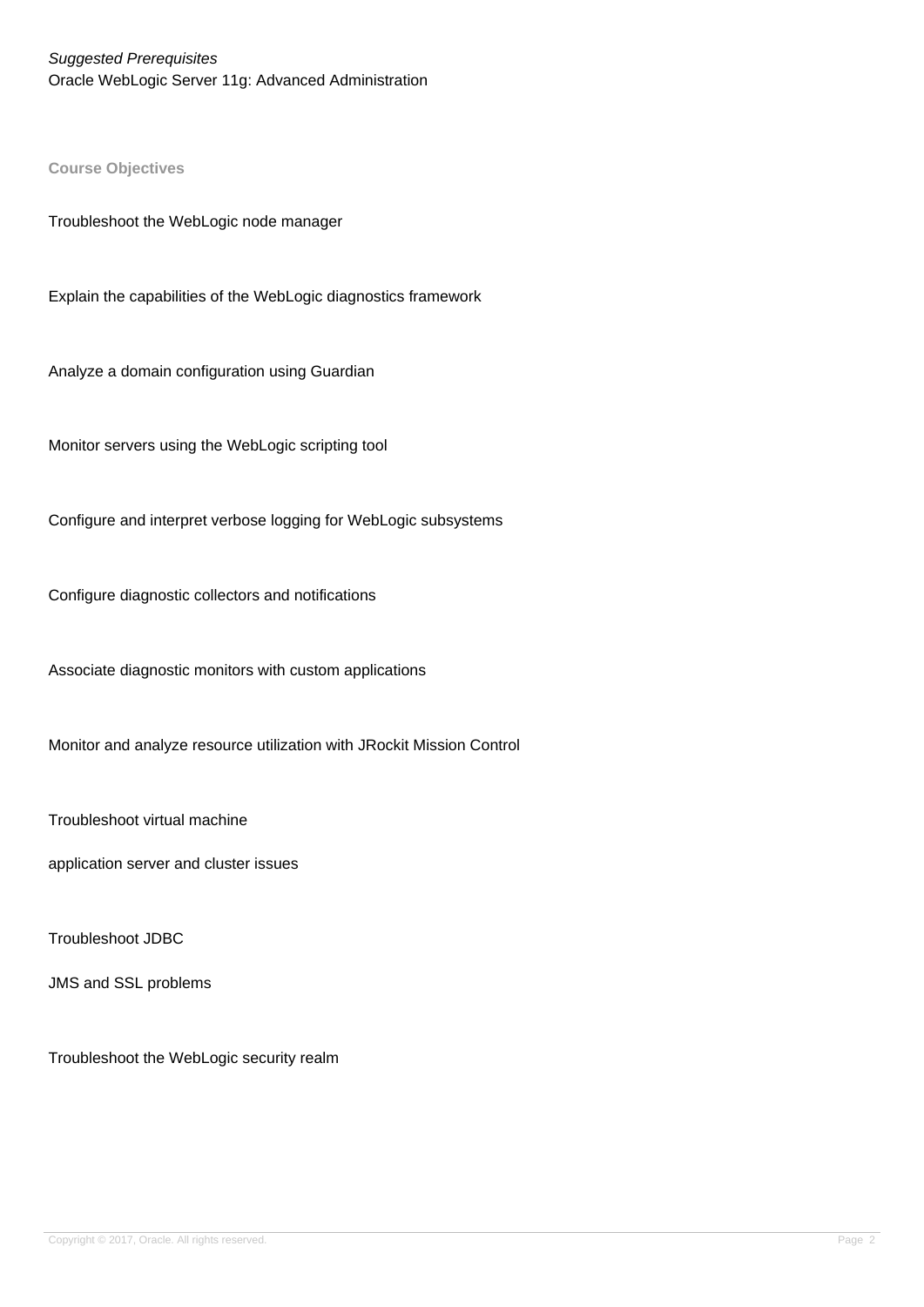# **WLST Monitoring**

MBean Hierarchies Jython Syntax WLST Commands

## **Guardian**

**Agents Signatures** Evaluations

# **Diagnostic Framework Essentials**

Diagnostic Images Diagnostic Archives Metric Collectors Watches **Notifications** Console Extension Debug Scopes

# **Diagnostic Instrumentation**

Monitors Actions Deployment Plans **Pointcuts** Request Tracking Context ID Dyes

# **JVM Diagnostics**

Memory Management Garbage Collection Memory Leaks Thread Dumps JVisualVM JRockit Mission Control Runtime Analyzer Memory Leak Detector

# **Troubleshooting Java Applications**

Classpath Errors Class Loaders Common Java Errors

# **Troubleshooting Servers**

Native Libraries Threading Architecture Work Managers Deadlocks Overload Protection Deployment Problems